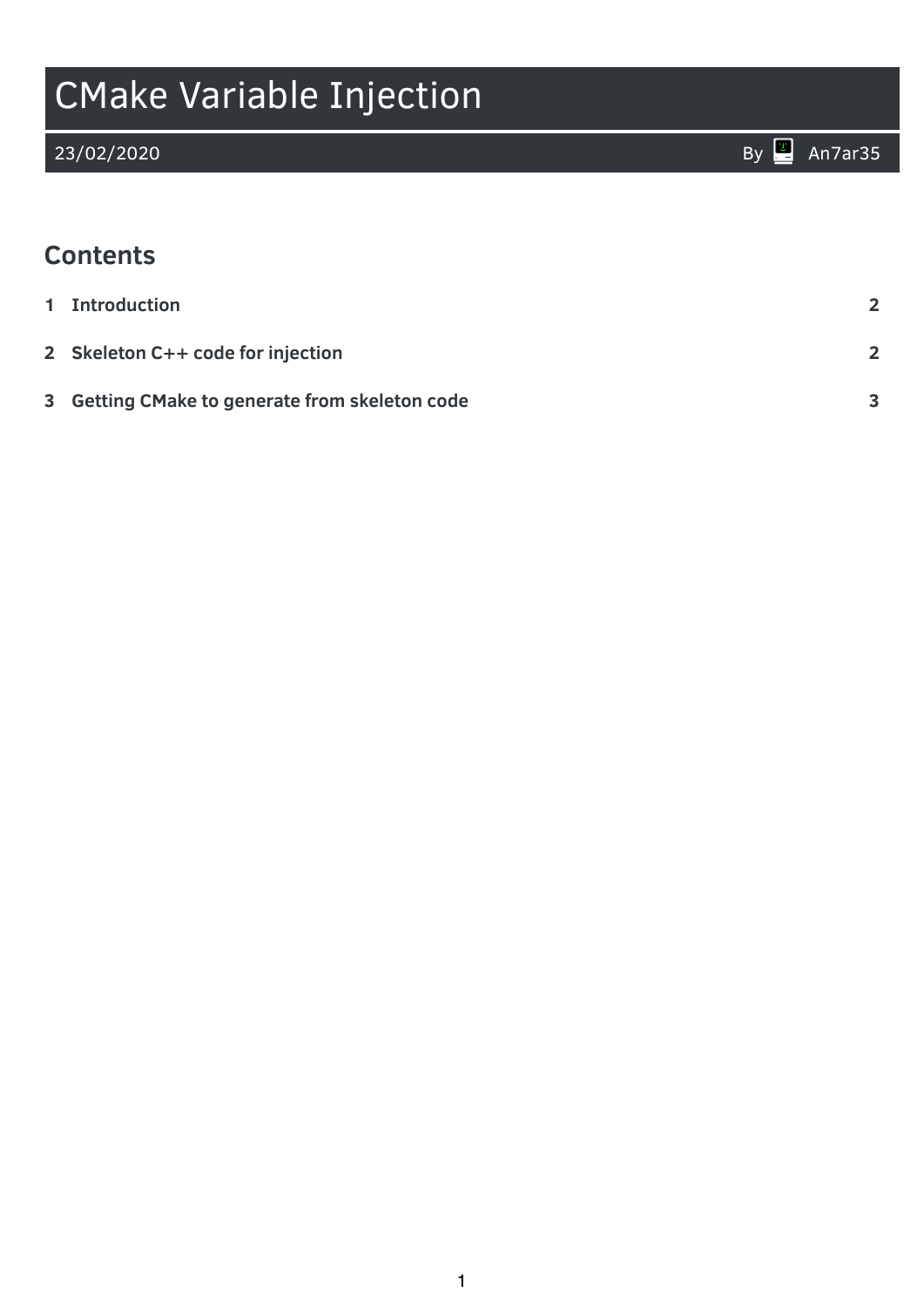## <span id="page-1-0"></span>**1 Introduction**

Sometimes it's useful to inject CMake variables into the source code such as in the case of printing the project versions and do conditional builds.

Aside from CMake's internal variables, more can be created by using the set(...) command in the CMakeList.txt file. For example:

```
1 // Interal CMake variable assignment for project name and version
2 project (AwesomeProject VERSION 1.0.5)
3 //Custom variable declaration for the project's author
4 set (PROJECT_AUTHOR "ElDude")
5 // Internal CMake variable assignment for the project's URL
6 s e t (PROJECT_HOMEPAGE_URL "www. awesome−p r oj e c t . com" )
```
The example of the versioning will be used to demonstrate the concept.

### <span id="page-1-1"></span>**2 Skeleton C++ code for injection**

We need to create some  $c++$  skeleton code from which CMake will generate the actual code with the variables inserted from.

#### - Note -

The skeleton file is **not** included in the project as it is only used by CMake to generate the target file we actually want.

To insert a CMake variable just use the @VARIABLE\_NAME@ syntax. Let's create code for our declared variables above...

```
src/cmake_variables.h
```

```
#ifndef AWESOMEPROJECT CMAKE VARIABLES H
2 #define AWESOMEPROJECT CMAKE VARIABLES H
3
4 #include <string>
5
6 namespace awesome project : : cmake {
i nline static const std: string AUTHOR = "@PROJECT_AUTHOR@";
8 in line static const std: string URL = "@PROJECT_HOMEPAGE_URL@";
9 inline static const std:: string VERSION = "@PROJECT_VERSION@";
10 s t a t i c const unsigned VERSION_MAJOR = @PROJECT_VERSION_MAJOR@;
11 s t a t i c const unsigned VERSION_MINOR = @PROJECT_VERSION_MINOR@;
12 s t a t i c const unsigned VERSION_PATCH = @PROJECT_VERSION_PATCH@;
13 }
14
15 #endif //AWESOMEPROJECT CMAKE VARIABLES H
```